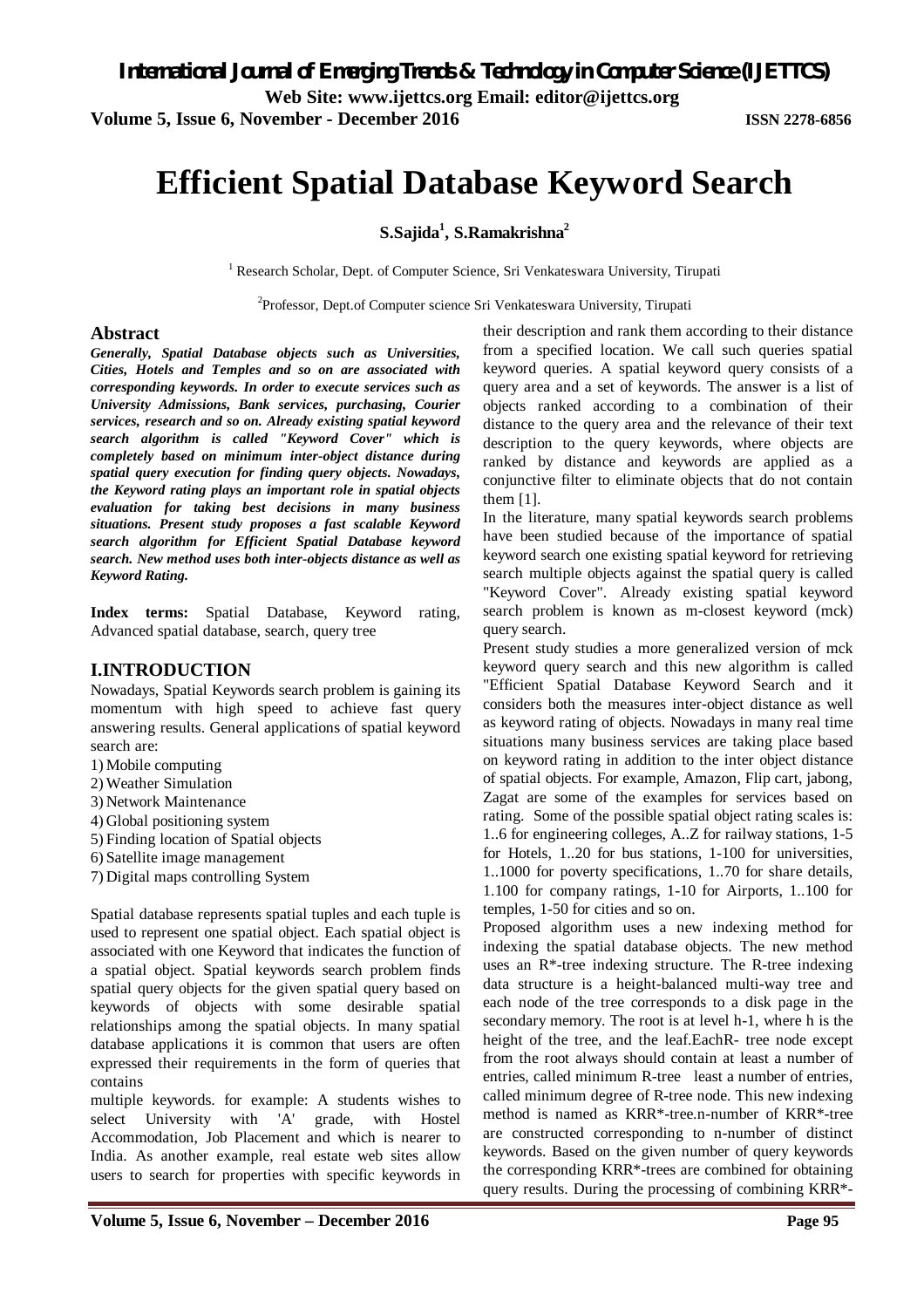# *International Journal of Emerging Trends & Technology in Computer Science (IJETTCS)* **Web Site: www.ijettcs.org Email: editor@ijettcs.org**

# **Volume 5, Issue 6, November - December 2016 ISSN 2278-6856**

trees, nodes from different KRR\*-trees are combined from top to bottom level by level of trees. In this process candidate keywords are generated at each level. Here main task is to find candidate keyword cover that produces high score. For simplicity assume that each spatial object is associated with a single keyword. a spatial object is identified with the following

form:<Sno,X,Y,Keyword,rating> where X,Y define the location of the spatial objects in a two dimensional geographical space.A mathematical model is constructed for computing Score that is based on both inter-object distance and also keyword rating measures. it is a linear interpolation function of distance and rating measures. For obtaining accurate results this measures are normalized.

Obj is a set of spatial objects

 $Diam(Obj)=max$  $dist(o_i \ o_i)$ .  $ai, aj \in 0$  $Obj.Score=Score(A, B)$ 

$$
=\alpha \left(1 - \frac{A}{\max_a dist}\right) + (1 - \alpha) \frac{B}{\max_a\_rating}
$$

 $A = diam(Obj)$ .

 $B = min$  $(0.\text{rating})$ ,  $o \in O$ 



minimum keyword rating of spatial objects in Obj and  $\alpha(0 \leq \alpha \leq 1)$  is an application specific parameter if  $\alpha = 1$ , the score of Obj is solely determined by the diameter of Obj.

# **II. LITERATURE SURVEY**

In the given spatial object database each spatial object may be associated with one or more keywords. The spatial objects are located at the same location, each with a different search keyword such as (Sno, x, y, keyword, rating) where x, y define the location of the spatial object in a tree.

Finding m-closest objects corresponding to the given query keywords is a very old problem. Main requirement of this problem is that among all the objects only the desired objects are selected such that the inter-object distances is minimum. Many spatial database applications require finding the desired objects with the desired criteria.

In general, m-closest keyword query search problem finds m desired and distinct objects whose inter-object distances is minimum. That is, Keyword cover is a method for retrieving multiple objects. All the desired multiple objects must be retrieved corresponding to the specified and given nearest location of the query location. Main function is to consider inter-object distances only but in many of the real life applications such as businesses, services, organizations, require not only the inter-object distances but also keyword rating, query location, cost of the products and many other service levels. Many of the existing query search keyword algorithms require more memory. Existing query keyword search finding methods are not efficient, fast, robust, accurate, reliable and scalable. Keyword query search time complexity is very high because the spatial dataset size increases with the time complexity of many existing query keyword finding algorithms and it approaches to exponential time complexity. When considered measures such as speed, accuracy, performance, reliability and response times of existing algorithms are not reasonably good.

Many existing algorithms are possible and in practice and useful. Also memory bottle necks are common in many of the existing algorithms and generate all possible search keyword covers unnecessarily. as for as indexing structure is considered the R\*-tree is the predominant spatial data indexing tree structure for many existing spatial data query keyword search handling algorithms. Retrieval objects are always associated with keywords relevant to the query keywords and are very close to the actual query location. also note that many large number of different object combinations satisfy the currently specified desirable spatial relationship. It is almost impossible to satisfy all the following three conditions at the same time using existing spatial query keyword search handling algorithms.

- 1. Covering all query search keywords
- 2. All objects having minimum inter-object distance
- 3. All objects are close to a query location

Many of the algorithms are not based on a particular query location.

#### **III. EXISTING SYSTEM**

Existing problem is not scalable for large number of keywords and spatial keyword query search produces very lengthy intermediate results and computational complexity of these intermediate results is very high. Existing method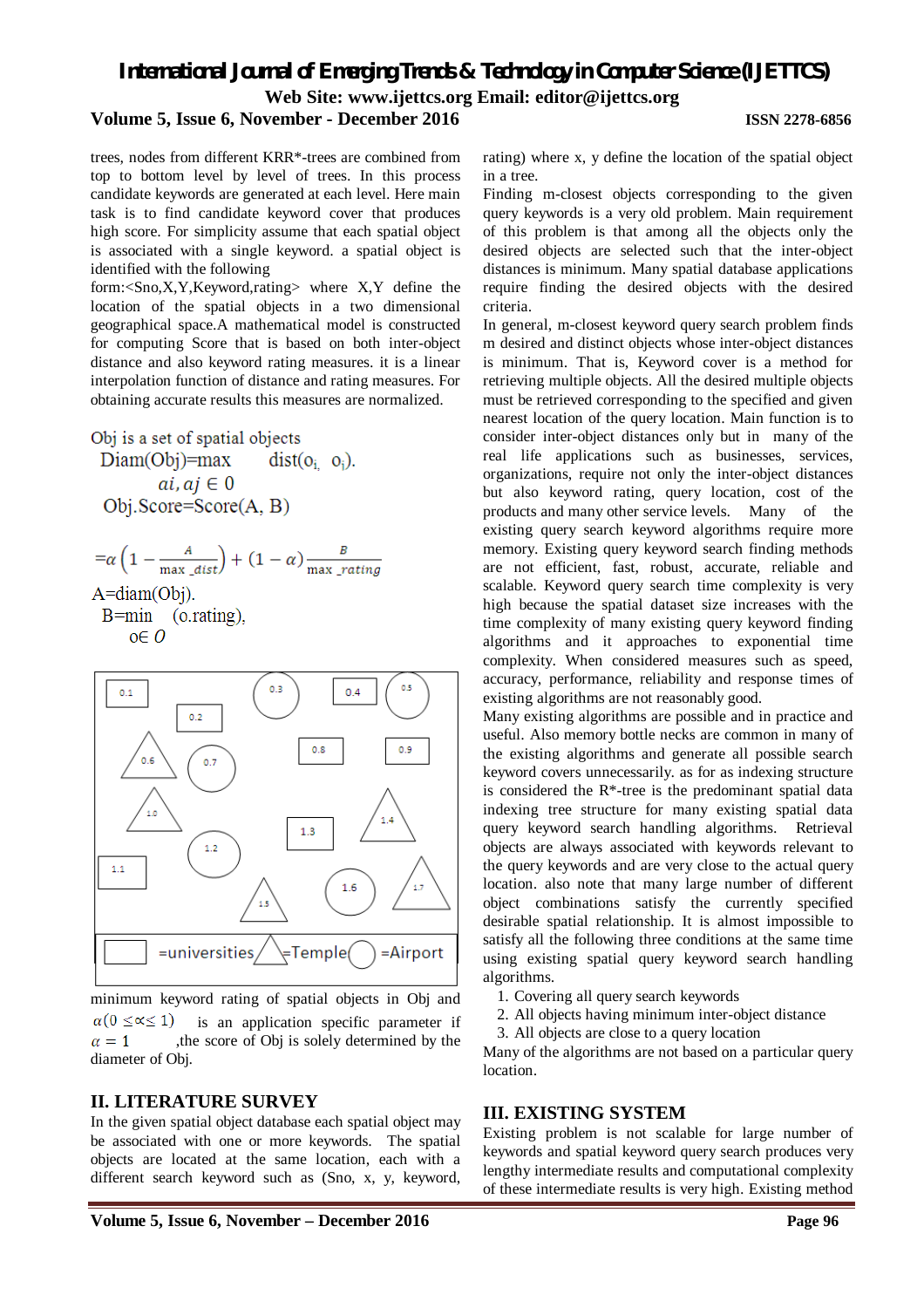# *International Journal of Emerging Trends & Technology in Computer Science (IJETTCS)* **Web Site: www.ijettcs.org Email: editor@ijettcs.org**

# **Volume 5, Issue 6, November - December 2016 ISSN 2278-6856**

is called m-closest keywords query search. The problem of satisfying keyword cover property is called m-closest keywords (MCK) problem. the m-closest query requires to satisfy minimum inter object distance among the queried spatial database objects associated with query keywords. Keyword covers means retrieving multiple objects corresponding to the given query keywords. The existing system retrieves to find all the spatial objects which are very close to each other such that it minimizes the whose inter-objects distance.

# **IV. ALGORITHMS FIRST BASELINE ALGORITHM**

The following Baseline algorithm is an advanced version of m-closest keywords (MCK) search query method. The baseline algorithm uses both top-down and bottom-up indexing techniques a. Assume that there are n query keywords and n KRR\*-trees have been constructed. That is there exist one to one mapping between keywords and KRR\*-trees. Suppose T={kw<sub>1</sub>,kw<sub>2</sub>,kw<sub>3</sub>,... kw<sub>n</sub>} is the set of n query keywords. The child nodes of the root of KRR\* tree ( $1 \leq i \leq n$ ) are retrieved and they are merged in order to generate candidate keyword covers. Suppose for a given candidate keyword cover  $o = \{\}$ , Where o is a node of-tree.  $O.score = score (A, B)$ 

A=  $\max_{N i, M j \in \mathcal{O}}$  distance  $(N_{i, N_j}) \rightarrow (4)$ 

# $B = min_{N \in \mathcal{D}}(N \cdot maxrating)$

Where N.maxrating is the maximum value of objects under N in the keyword rating dimension and the value dist( is the minimum Euclidean distance between nodes in the two dimensional geographical space represented by x and y dimensions.

Pseudo-code of the baseline algorithm is given in algorithm1. T is a set of query keywords. The baseline algorithm first generates candidate keyword covers after executing the function generate candidate. This function combines all the child nodes of all the root of all the KRR\*-trees for all the keywords T. These candidate keyword covers are stored and maintained in the heap H. After this, the candidate with the highest score in H is selected and its function in order to generate more candidates. tree nodes are accessed in the depth first search order to access leaf nodes as fast as possible because the number of candidate keyword covers that are generated are very large. The first candidate solution consisting of objects other than the nodes of KRR\*-tree is taken as the current best solution and it is denoted as BKC. BKC actually an intermediate solution sometimes pruning may also be applied to H when the score is less than BKC score, BKC will be continuously updated as long as all the remaining candidates are continue to process. If H contains no candidate then the algorithm terminates after returning current BKC.

Sometimes there is a chance of generating all possible keyword covers by the function Generatecandidate function. A better way is to generate keyword covers incrementally by combining individual nodes. The following diagram shows how nodes are incrementally generated by combining individual nodes in the bottom up fashion. K1, K2, K3 are three keywords and each keyword has two nodes. Highest score will be given first priority. Each time a new input node is combined in order to cover a keyword. We must observe one thing that if a combination has a score less than BKC score, then any super set of it must have a score less than BKC score. In such cases it is not necessary to generate the superset. *Algorithm 1*- Baseline (T, Root)

*Input:*

- 1. Q is a set of given query keywords and
- 2. Root is the list of all the root nodes of all KRR\* trees

*Output:*

Optimal set of keyword cover step 1:okw step2:HGenerate-Candidatelist(Q,Root,okw) step3:While(H≠null) repeat step4:Cand is the candidate in H with the highest rating step5:Remove cand from H step6:Depth-first-search(H,Q,cand,okw) step7:For each cand H do step8:If(cand. Score <okw. Score) then step9: Remove candidate from H step10:Return okw

*Algorithm 2-* Depth-first-search (H<Q, cand okw) *Input:*

- 1. A set of query keywords Q
- 2. cand is the candidate key
- 3. H is the set of candidate and
- 4. The present best solution okw

**Output:**

step1:If(cand⊆ leaf nodes) then step2:s the set of objects in cand step3:okw' generated ind keyword cover with the highest score in S step4:if(okw. Score≤ okw'.score) then step5:okw= okw' step6: Else step7: New-cand step8:call(Q,cand,okw) step9: swap cand with new-cand in H step10:cand=new-cand with the highest score step11: Depth-first-search (H,Q,cand,okw)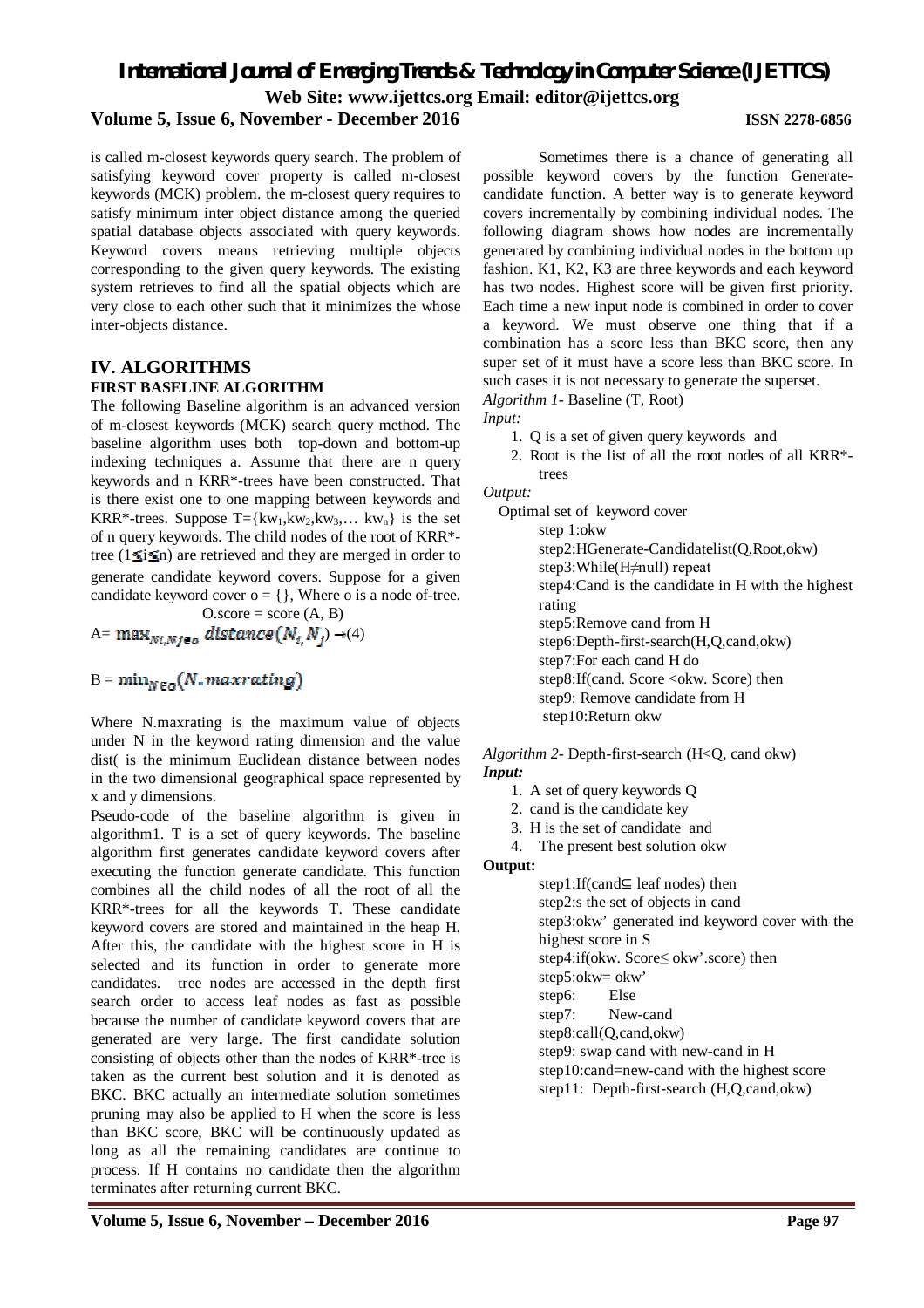**Web Site: www.ijettcs.org Email: editor@ijettcs.org** 

### **Volume 5, Issue 6, November - December 2016 ISSN 2278-6856**

Algorithm 3: Generate –candidate –list (Q,cand,okw) **Input:**

- 1. Q is the set of query keywords
- 2. cand is the candidate key
- 3. The present best solution okw

**Output:**

- 1. New-can
- 2. comvaluecombining child nodes of cand to generate keyword covers
- 3. foreach (comval  $\in$  comvalue) do
- 4. if(comval.score > okw.score) then
- 5. New-can =comval
- 6. End if
- 7. End for
- 8. Return New-can

#### **Proposed Algorithm**

Proposed system is highly scalable and reliable for finding answers to spatial object queries. Proposed system is based on both inter object distances as well as keyword rating of business or service objects. New method is generalization of the existing m-closest keywords search query system and it can be transformed either to consider only inter object distance or keyword rating only. Proposed system uses a new and simple technique before processing of spatial keyword training data sets. Proposed method is more generalized version of m- closest Keywords cover query search . Many real time business organizations are turning their business functions based on the keyword ratings of spatial objects. Decision making for purchasing new spatial objects is directly proportional to the the rating of the spatial objects. nowadays the rating based purchase transaction number is increasing rapidly. Therefore proposed method is mai inly depends on keyword rating of spatial objects.

The proposed method is having the Time Complexity is O (n logn) and O (n logn) for the corresponding memory requirements. The proposed method uses multiple tree structure. Each keyword has its own indexing structure called KRR-Trees.

Spatial Object can be represented in the form of (Sno,X,Y,Keyword,rating ) where x and y are location details of objects in the two dimensional geographical space. Two important points that must be considered in the proposed method are:

- 1. Inter-object distance and
- 2. Keyword rating

Online business transactions are increasing very fast, using keyword rating of spatial objects.

#### **KEYWORD NEAREST NEIGHBOR DETAILS**

Baseline algorithm produces the correct result for the given query, but only thing is its computational cost is very high. It references large number of objects. These objects are represented as minimum bounding rectangles. Baseline algorithm is good but its performance decreases

very fastly. When the number of query keywords increases because keyword covers generated increases very fastly.

Authors have proposed a new algorithm called keyword nearest neighbor algorithm to improve the performance of baseline algorithm dramatically.

This new algorithm is mainly based on a new concept called principle query keyword. All the objects that are mapped with the principle query keyword are called principle objects. Assume that the principle query keyword is denoted by k and the set of principle objects that are associated with k are denoted by

T is a set of query keywords and the principle query keyword k€T. The local best keyword cover of a principle object , is denoted as

 ${lbkc_{ok}} =$ <br>{  ${kc_{ok}}$  |  ${kc_{ok}}$   $\in$   ${KC_{ok}}$ <br>{ ${kc_{ok}}$  score =  $max_{k \in E{KC_{ok}}$  kc. score} (5)

Where is the set of keyword covers in such a way that the principle object is a member of each keyword cover. First for each principle object , must be identified. Check all the principle objects, the with highest score is called global best keyword cover (GBK).

Obviously any query keyword can be selected as the principle query keyword. For each principle object local best keyword cover must be computed. In general, the query keyword with the minimum number of query keyword objects will be selected as the principle query keyword for improving the performance of the algorithm.

#### **Computational details of local best keyword cover:**

Assume that be the principle object. , consists of principle object and all the objects belonging to each non-principle query keyword that is close to and have highest keyword ratings. Also there is a provision to compute by incrementally retrieving the keyword nearest neighbors of

#### **Definition of keyword Nearest Neighbor:**

Assume that T is the set of query keywords and let k be the principle query keyword and  $K \in T$  and a non-principle query keyword is such that {T-K}. Suppose that be the set of principle objects and is the set of objects of keyword The keyword nearest neighbor of a principle object in keyword is if and only if {,{, score for all .

The first keyword nearest neighbor of a principle object corresponding to the keyword is denoted as and the second keyword nearest neighbor is denoted as , and also the third keyword nearest neighbor is denoted as , and so on . All these keyword nearest neighbors are obtained by traversing the KRR\*-tree. Suppose consider a node in the KRR\*-tree.

#### ${Q_k, N_{k\bar{v}}}$ . score = score (A, B)

Where A value is computed as  $A = dist($  and B value is computed as B=min( and we take dist( is the minimum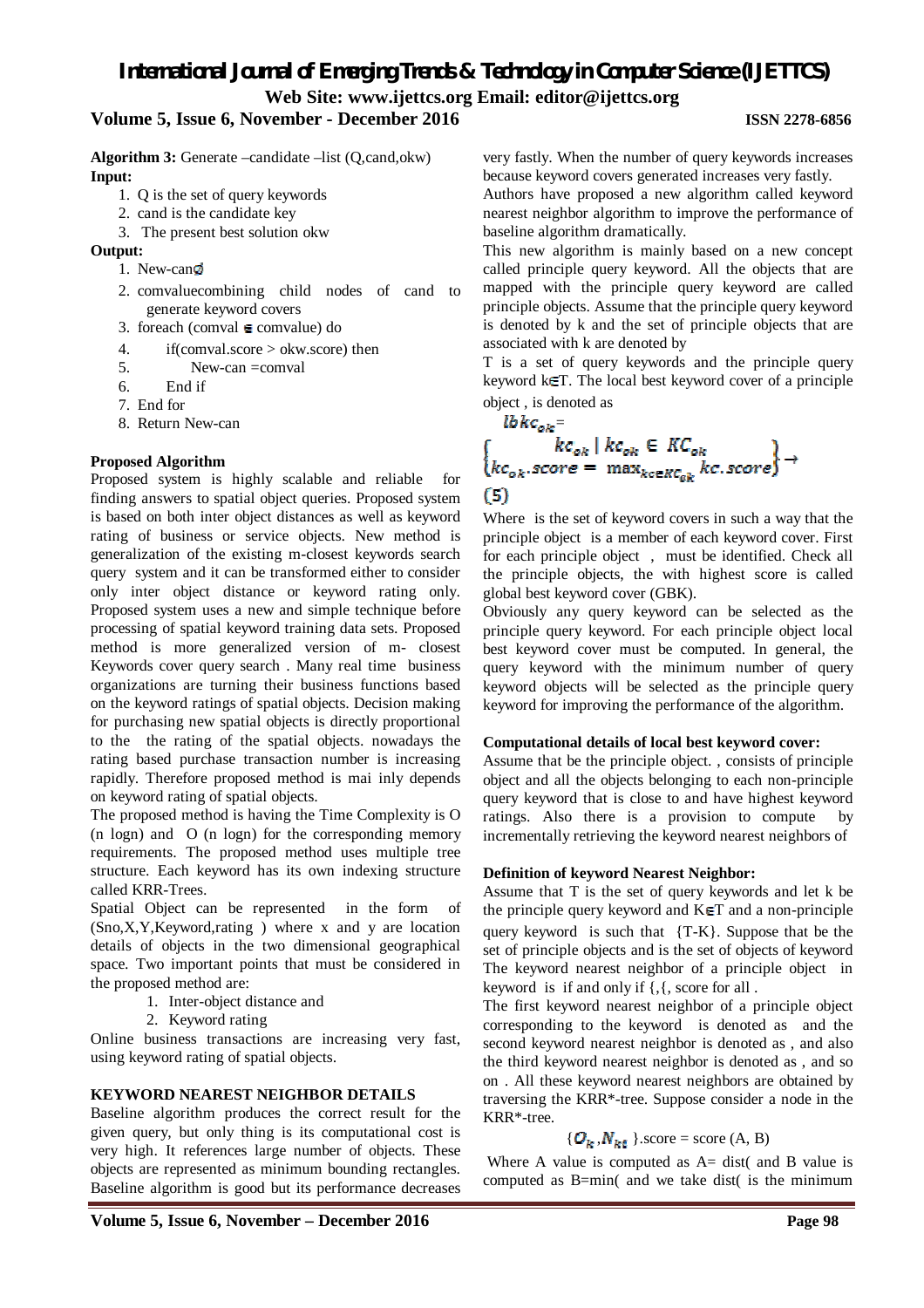**Web Site: www.ijettcs.org Email: editor@ijettcs.org** 

## **Volume 5, Issue 6, November - December 2016 ISSN 2278-6856**

distance between in the normal geographical space of two dimensions (x-dimension and y-dimension) and .maxrating is the maximum keyword rating of along the keyword rating dimension.

In order to compute local best keyword cover we retrieve the keyword nearest neighbor of incremental way. Also note that we traverse the

KRR\*-tree in the best first search (BFS) strategy in order to retrieve the keyword neighbors of the principle object corresponding to the keyword First root node of the KRR\*-tree is traversed and then all of its children are stored in the heap memory H. Then for each node, the score value {A,B}.score is evaluated. Finally among all the nodes in H1 the node with the highest score is replaced by its child nodes and the same process is repeated until an object that is not in the KRR\*-tree is visited. Finally, is selected as the best object and the score value .score is selected as current-best.

#### **Description of keyword Nearest Neighbor Algorithm:**

Keyword nearest neighbor algorithm follows a special technique for performance improvement by processing the principle keyword objects in terms of blocks rather than processing the each block separately. Assume that k is the principle query keyword. All the principle objects associated with k are indexed by using KRR\*-tree. Suppose that is the principle node in the KRR\*-tree and the local best keyword cover of is denoted as and it consists of and the corresponding nodes of each nonprinciple keyword of the query. Note that any KRR\*-tree is present at the hierarchical level1 and all the child nodes of root are present at hierarchical leve12, and all child of the nodes at level1 are presented at level2 and soon. Assume that the node is presented at level6 in the KRR\* tree, then the corresponding nodes of in keyword are all those nodes at the same hierarchical level6 in the KRR\* tree. Keyword nearest neighbors is obtained incrementally in order to compute, from all the corresponding nodes.

The execution procedure detail of keyword nearest neighbor algorithm is explained below. First the algorithm selects a principle query keyword K and then starts its execution. The algorithm visits the root node of KRR\* tree and then stores all the child nodes of the root in the heap H. The score value of is calculated for each node in the heap H. The node whose maximum score is H.head is processed first. If maximum node (H.head) is present in KRR\*-tree, then it is replaced in H by its child nodes. First we will compute .score for each child node and then H.head is updated. We will check whether H.head is a principle object or not. If H.head is a principle object thenis calculated and then .score is compared with the current best solution. If .score is greater than the bkc, bkc is updated to. Also pruning is applied based on the result of some operations.

MCK returns $(x,y,z)$  Bkc returns $(a,b,c)$ 

A new algorithm is proposed for improving the performance of the special query keyword search algorithm. This new algorithm is called extended version of baseline algorithm. In the extended baseline algorithm all the root nodes of all the indexing data structures for all the keywords are stored in the proposed tree. The proposed special tree may be implemented either by using general binary search tree (BST) or any other efficient, effective, scalable and robust multi-way indexing tree data structure. Also note that same procedure can be used to create, store and manage all the root nodes of all trees in multi-way spatial query keyword search tree representation also.

Original baseline algorithm scans all the root nodes of KRR\*-trees sequentially using linear search technique but the time complexity of simple linear search is O(n). Linear search is more costly in terms of CPU Computations. When the number of query keywords increases the time complexity of linear search increases in a linear fashion. Here employed algorithm is binary search tree to manage all root nodes of all KRR\*-trees. The time complexity of binary search tree technique is  $O(log(n))$ . In many situations this sub-linear or logarithmic time complexity predominantly reduces the time complexity spatial keyword search and increases the performance of baseline algorithm dramatically.

Logarithmic time complexity of proposed binary search tree procedure is suitable for most of the real life applications. Binary search method solves more than 70% of the real life problems. For many other real life problems balanced multi-way search tree method is the fitted tree structure to store and main all tree nodes of all KRR\* trees. Always time complexity of any tree data structure is O (log(n)). Binary search tree is not a balanced search tree. When the binary search tree is not balanced for a particular data set, then the multi-way balanced search tree is inevitable for time critical application problems.

The proposed new algorithm is modified version of the baseline algorithm. This new algorithm reduces the time complexity of the already existing system and the proposed new algorithm is given below:

#### *Proposed Algotrithm:* **Advanced\_Baseline (Q, Root)**

#### **Input:**

step 1:A set of query keywords called Q

step 2: all the generated root nodes of all the KRR\* trees and are stored in the tree with root node as Root

**Output:** Efficient, effective, scalable and optimized key word cover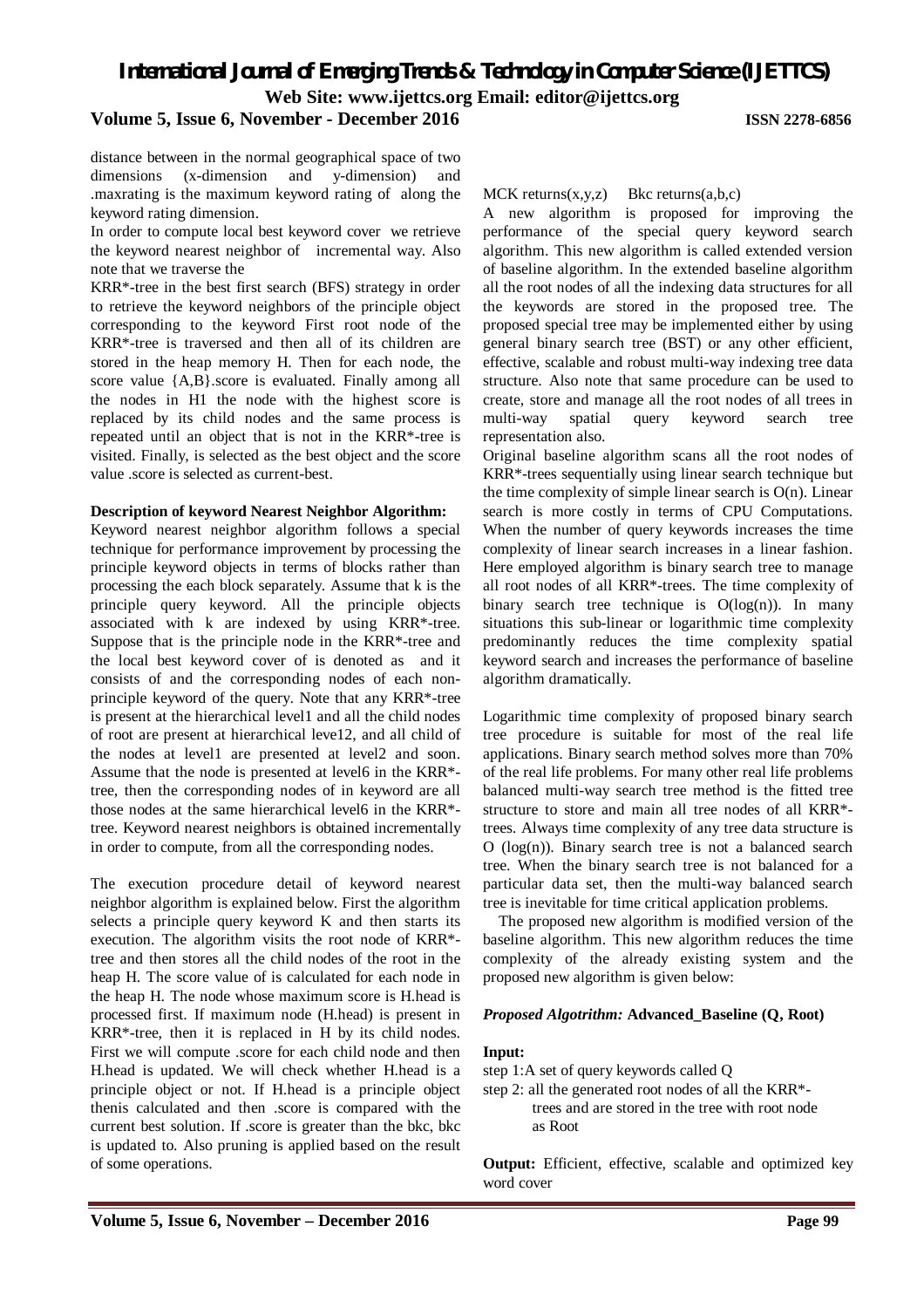**Web Site: www.ijettcs.org Email: editor@ijettcs.org** 

# **Volume 5, Issue 6, November - December 2016 ISSN 2278-6856**

| step 1:Store all the root nodes of all the     |
|------------------------------------------------|
| <b>KRR-trees Bold</b>                          |
| step 2:call okw                                |
| step3:callHGenerateCandidatelist(Q,Root,okw)   |
| step 4: While (H is not empty) do              |
| step 5:Can the candidate in H with the highest |
| score                                          |
| step 6: Remove can from H                      |
| step 7:Depth-first-search(H,Q,cand,okw)        |
| step 8: For each candidate H do                |
| step 9: If (cand. score okw.score) then        |
| step 10:Remove cand from H                     |
| step 13: Return okw                            |

#### **VI. EXPERIMENTAL DETAILS**

#### **INPUT DATADETAILS**

Input data are submitted in the form object coordinates and object coordinates are specified as longitude and latitude values.

| Objects of University Keyword |       |       |       |      |                                                    |  |
|-------------------------------|-------|-------|-------|------|----------------------------------------------------|--|
|                               |       |       |       |      | $x1(x1+x1-width)$ y1 (y1+y1-width) z1 (z1+z1width) |  |
| 100.0                         | 150.0 | 130.0 | 180.0 | 40.0 | 10.0                                               |  |
| 950.0                         | 150.0 | 980.0 | 180.0 | 40.0 | 10.0                                               |  |
| 650.0                         | 800.0 | 680.0 | 830.0 | 50.0 | 10.0                                               |  |
| 150.0                         | 950.0 | 180.0 | 980.0 | 10.0 | 10.0                                               |  |
| 250.0                         | 850.0 | 280.0 | 880.0 | 60.0 | 10.0                                               |  |
| 850.0                         | 950.0 | 880.0 | 980.0 | 25.0 | 10.0                                               |  |
| 400.0                         | 300.0 | 430.0 | 330.0 | 40.0 | 10.0                                               |  |
| 600.0                         | 400.0 | 630.0 | 430.0 | 30.0 | 10.0                                               |  |
| 700.0                         | 500.0 | 730.0 | 530.0 | 30.0 | 10.0                                               |  |
| 600.0                         | 600.0 | 630.0 | 630.0 | 50.0 | 10.0                                               |  |
| 300.0                         | 900.0 | 330.0 | 930.0 | 50.0 | 10.0                                               |  |
| 100.0                         | 300.0 | 103.0 | 330.0 | 40.0 | 10.0                                               |  |
| 100.0                         | 500.0 | 130.0 | 530.0 | 20.0 | 10.0                                               |  |
| 200.0                         | 200.0 | 230.0 | 230.0 | 30.0 | 10.0                                               |  |

| Objects of Temple Keyword   |                                                   |
|-----------------------------|---------------------------------------------------|
|                             | $x1(x1+x1-width)$ y1 (y1+y1-width) z1 (z1+z1width |
|                             |                                                   |
| 200, 50, 240, 90, 50, 20    |                                                   |
| 300, 100, 340, 140, 30, 20  |                                                   |
| 800, 20, 840, 60, 10, 20,   |                                                   |
| 850, 400, 890, 440, 50, 20, |                                                   |
| 250, 600, 290, 640, 10, 20, |                                                   |
| 350, 550, 390, 590, 90, 20, |                                                   |
| 650, 880, 690, 920, 20, 20, |                                                   |
| 750, 100, 790, 140, 50, 20  |                                                   |
| 100, 900, 140, 940, 50, 20, |                                                   |
| 400, 800, 440, 840, 20, 20  |                                                   |

600, 400, 640, 440, 30, 20 800, 700, 840, 740, 60, 20 600, 300, 640, 340, 40, 20 100, 300, 140, 340, 40, 20 250, 950, 290, 990, 20, 20

Object of Airports Keyword

 $x1 (x1+x1-width) y1 (y1+y1-width) z1 (z1+z1width)$ 

520, 250, 540, 270, 50, 10, 950, 450, 970, 470, 20, 10, 850, 560, 870, 580, 30, 10, 200, 650, 220, 670, 30, 10, 700, 800, 720, 820, 10, 10, 150, 800, 170, 820, 80, 10, 600, 970, 620, 990, 50, 10 600, 150, 620, 170, 50, 10, 900, 100, 920, 120, 30, 10, 400, 900, 420, 920, 20, 10, 300, 400, 320, 420, 30, 10, 300, 200, 320, 220, 10, 10, 700, 250, 720, 270, 60, 10

---- **FINAL BEST KEYWORD COVER IS** ----

150.0,800.0,170.0,820.0,80.0,10.0 250.0,850.0,280.0,880.0,60.0,10.0 350.0,550.0,390.0,590.0,90.0,20.0 150.0,800.0,170.0,820.0,80.0,10.0 200.0,650.0,220.0,670.0,30.0,10.0 300.0,200.0,320.0,220.0,10.0,10.0 300.0,400.0,320.0,420.0,30.0,10.0 optimal string is 150.0,800.0,170.0,820.0,80.0,10.0 250.0,850.0, 280.0,880.0,60.0,10.0 350.0,550.0,390.0,590.0,90.0,20.0 BUILD SUCCESSFUL (total time: 38 seconds)

#### **CONCLUSIONS**

Spatial query keyword search problem is a very old problem. Already existing algorithms uses only interobject distances for retrieving objects against the given spatial keyword query. Latest trend is towards the usage of using both inter-object distance as well as keyword ratings of objects. A new algorithm is proposed for increasing the efficiency of already existing keyword searching algorithm. New algorithm applies ordering idea of taking all the trees that are generated after using all keywords in the spatial query keyword search.